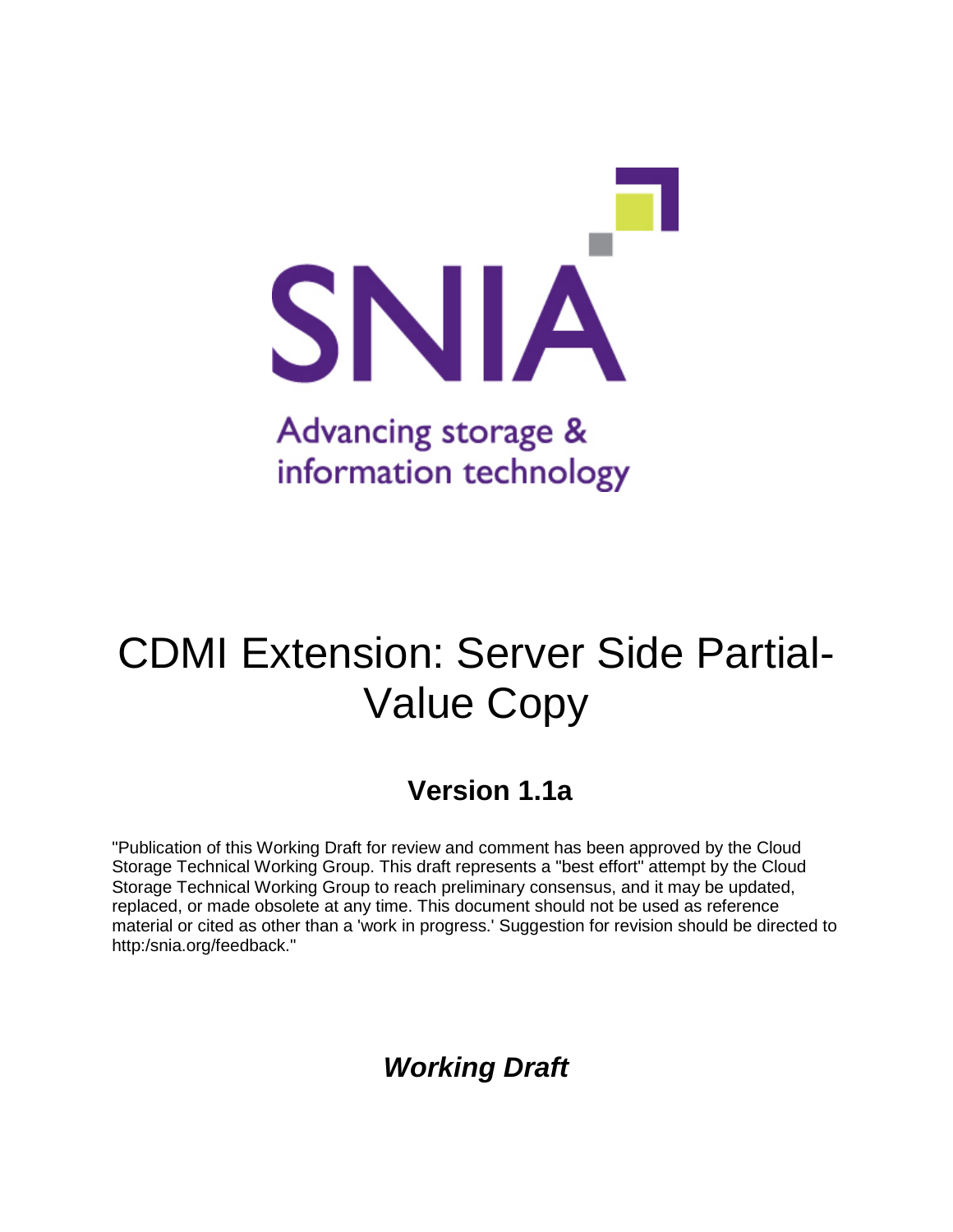# **Revision History**

| <b>Date</b> | Version   By |                                   | <b>Comments</b>                                                                                                                                 |
|-------------|--------------|-----------------------------------|-------------------------------------------------------------------------------------------------------------------------------------------------|
| 08-28-2014  | 1.1a         | Marie McMinn,<br>Cloud TWG Editor | New version of Server Side Partial-Value Copy<br>extension created for the CDMI 1.1.0 revision of the<br>standard. Derived from the 1.0d draft. |

The SNIA hereby grants permission for individuals to use this document for personal use only, and for corporations and other business entities to use this document for internal use only (including internal copying, distribution, and display) provided that:

- Any text, diagram, chart, table, or definition reproduced shall be reproduced in its entirety with no alteration, and,
- Any document, printed or electronic, in which material from this document (or any portion hereof) is reproduced shall acknowledge the SNIA copyright on that material, and shall credit the SNIA for granting permission for its reuse.

Other than as explicitly provided above, you may not make any commercial use of this document, sell any excerpt or this entire document, or distribute this document to third parties. All rights not explicitly granted are expressly reserved to SNIA.

Permission to use this document for purposes other than those enumerated above may be requested by e-mailing tcmd@snia.org. Please include the identity of the requesting individual and/or company and a brief description of the purpose, nature, and scope of the requested use.

Copyright © 2014 Storage Networking Industry Association.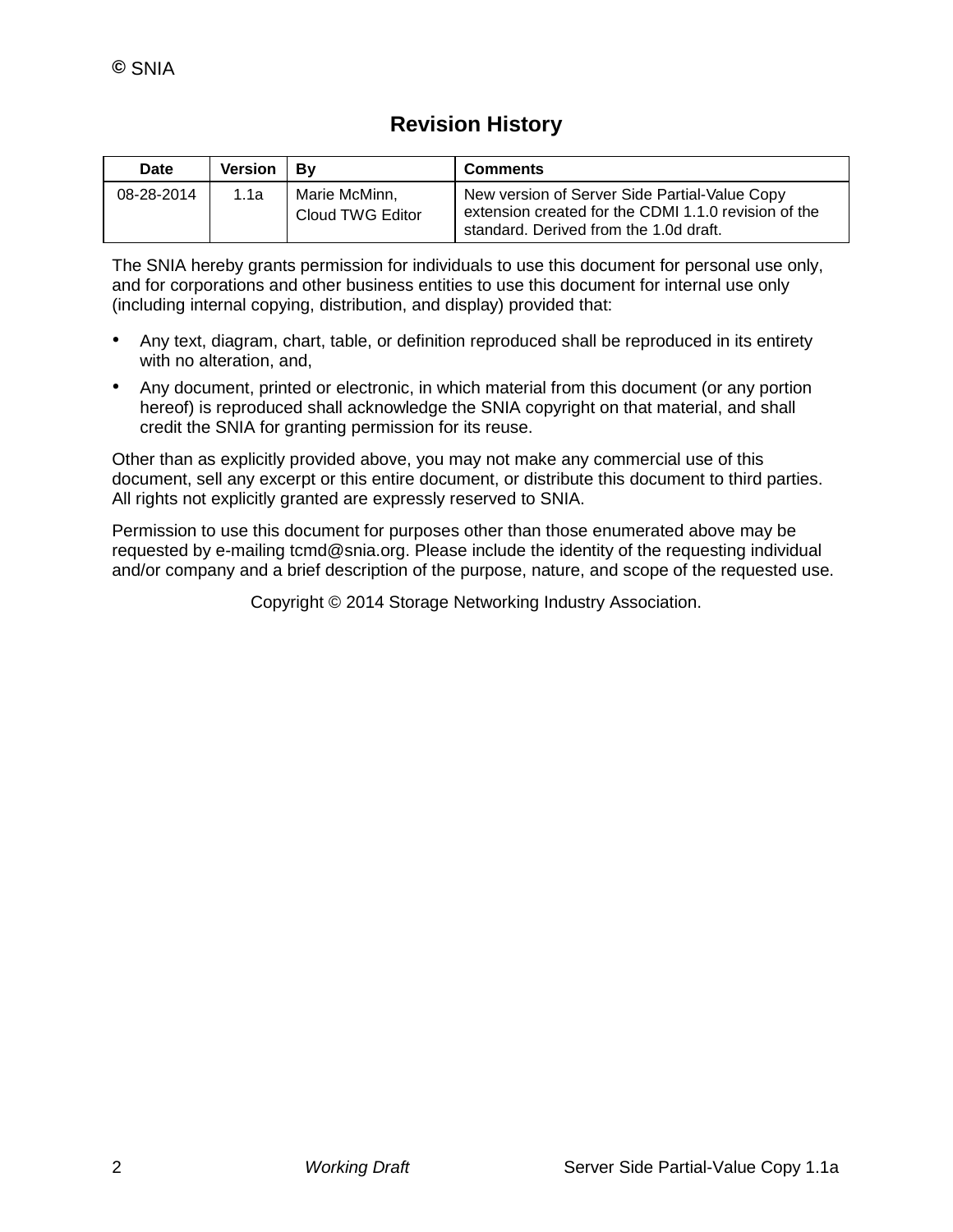# **CDMI Extension: Server-Side Partial Value Copy**

#### **Overview**

CDMI supports the ability to create a new data object that contains a copy of the value of an existing data object and the ability to update the value of an existing data object using the value of a second existing data object. However, the 1.0.1 spec does not document that the behavior, when either the source URI or the destination URI, is a range of a data object value. This extension defines the behaviors that allow clients to perform scatter-gather operations, where segments of a data object can be extracted (scattered) to the server into new data objects and multiple data objects can be combined (gathered) into a single data object without having to retrieve the data from the client and then send it back to the server.

Server-side partial value copy is based on the existing server-side value copy functionality in the 1.0.1 spec and leverages the existing fields defined for copy.

#### **Changes to the CDMI 1.1.0 spec:**

#### **1) Insert into 8.2.3 Capabilities, add:**

• If the new data object is a copy of a range of the value of an existing data object, support for the ability to copy the range is indicated by the presence of the "cdmi\_copy\_dataobject\_range" capability in the parent container.

#### **2) Insert into 8.2.5 Request Message Body, Table 21 - Request Message Body - Create a Data Object using CDMI, "copy" row:**

Replace:

URI of a source CDMI data object or queue object that shall be copied into the new destination data object.

with:

URI of a CDMI data object, data object value range, or queue object that shall be copied into the new data object

#### **3) Insert into 8.2.9 - Examples, add:**

EXAMPLE 5 PUT to the container URI to copy an existing data object:

```
PUT /MyContainer/DestinationDataObject.txt HTTP/1.1 
Host: cloud.example.com 
Accept: application/cdmi-object 
Content-Type: application/cdmi-object 
X-CDMI-Specification-Version: 1.0.2
{
 "copy" : "/MyContainer/SourceDataObject.txt"
}
```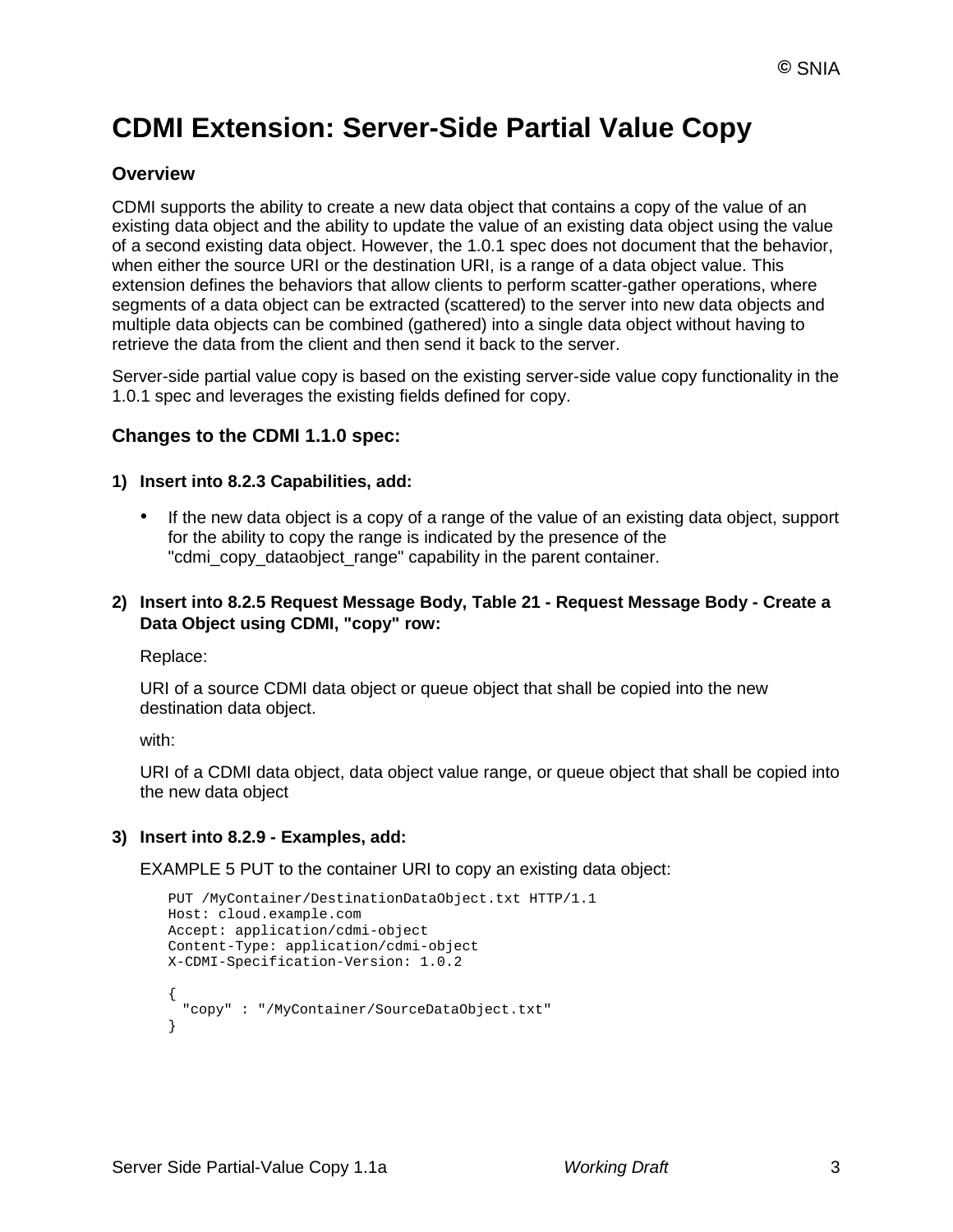The following shows the response.

```
HTTP/1.1 201 Created 
Content-Type: application/cdmi-object 
X-CDMI-Specification-Version: 1.1
{
  "objectType": "application/cdmi-object", 
  "objectID": "0000706D0010374085EF1A5C7018D774", 
  "objectName": "DestinationDataObject.txt", 
  "parentURI": "/MyContainer/", 
  "parentID" : "00007E7F00102E230ED82694DAA975D2", 
  "domainURI": "/cdmi_domains/MyDomain/", 
  "capabilitiesURI": "/cdmi_capabilities/dataobject/", 
  "completionStatus": "Complete", 
  "mimetype": "text/plain", 
  "metadata": {
     "cdmi_size": "37"
 }
}
```
EXAMPLE 6 PUT to the container URI to copy a range of an existing data object:

```
PUT /MyContainer/DestinationDataObject.txt HTTP/1.1 
Host: cloud.example.com 
Accept: application/cdmi-object 
Content-Type: application/cdmi-object 
X-CDMI-Specification-Version: 1.0.2
{
  "copy" : "/MyContainer/SourceDataObject.txt?value:10-19"
}
```
The following shows the response.

```
HTTP/1.1 201 Created 
Content-Type: application/cdmi-object 
X-CDMI-Specification-Version: 1.1
{
 "objectType": "application/cdmi-object", 
 "objectID": "0000706D0010374085EF1A5C7018D774", 
 "objectName": "DestinationDataObject.txt", 
  "parentURI": "/MyContainer/",
  "parentID" : "00007E7F00102E230ED82694DAA975D2", 
 "domainURI": "/cdmi_domains/MyDomain/", 
  "capabilitiesURI": "/cdmi_capabilities/dataobject/", 
 "completionStatus": "Complete", 
 "mimetype": "text/plain", 
 "metadata": {
     "cdmi_size": "10"
 }
}
```
### **4) Insert into 8.5.2 Capabilities, add:**

• Support for the ability to modify the value of an existing data object by copying a specified byte range from another data object is indicated by the presence of the "cdmi\_copy\_dataobject\_value\_range" capability in the specified object.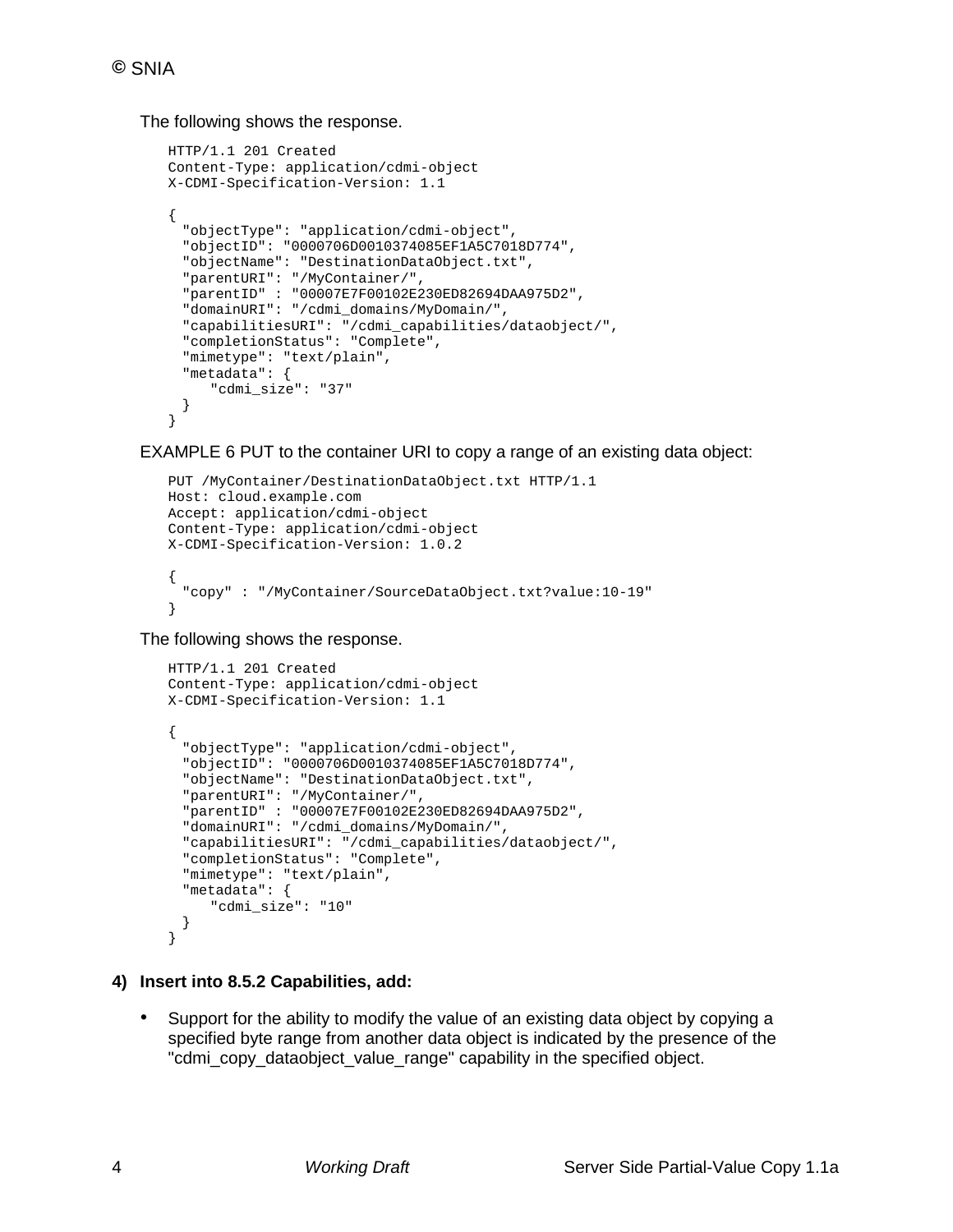#### **5) Insert into 8.4.4 Request Message Body, Table 30 - Request Message Body - Update a CDMI Data Object using CDMI, "copy" row:**

Replace:

URI of a source CDMI data object or queue object that shall be copied into an existing destination data object.

with:

URI of a source CDMI data object, data object value range, or queue object that shall be copied into the existing data object.

- When updating a value range, if the source data object value, data object value range, or queue value is not equal in length to the value specified for the existing object, the server shall return a HTTP status code of 400 Bad Request.
- When updating a value range, if the update value range extends beyond the end of the existing value range, data shall be appended to the existing data object.

#### **6) Insert into 8.4.8 Examples, add:**

EXAMPLE 11 PUT to the data object URI to copy an existing data object over a second existing data object:

```
PUT /MyContainer/DestinationDataObject.txt HTTP/1.1 
Host: cloud.example.com 
Content-Type: application/cdmi-object 
X-CDMI-Specification-Version: 1.1
{
 "copy" : "/MyContainer/SourceDataObject.txt"
}
```
The following shows the response.

```
HTTP/1.1 204 No Content
```
EXAMPLE 12 PUT to the data object URI to copy a range of a first existing data object over a range in a second existing data object:

```
PUT /MyContainer/DestinationDataObject.txt?value:0-9 HTTP/1.1 
Host: cloud.example.com 
Content-Type: application/cdmi-object 
X-CDMI-Specification-Version: 1.1
{
 "copy" : "/MyContainer/SourceDataObject.txt?value:10-19"
}
```
The following shows the response.

HTTP/1.1 204 No Content

#### **7) Insert into 9.6.3 Capabilities, add below bullet for "cdmi\_copy\_dataobject\_by\_ID":**

• If the new data object being created in "/cdmi\_objectid/" is a range copy of an existing data object, support for the ability to copy is indicated by the presence of the "cdmi\_copy\_dataobject\_range\_to\_ID" system capability.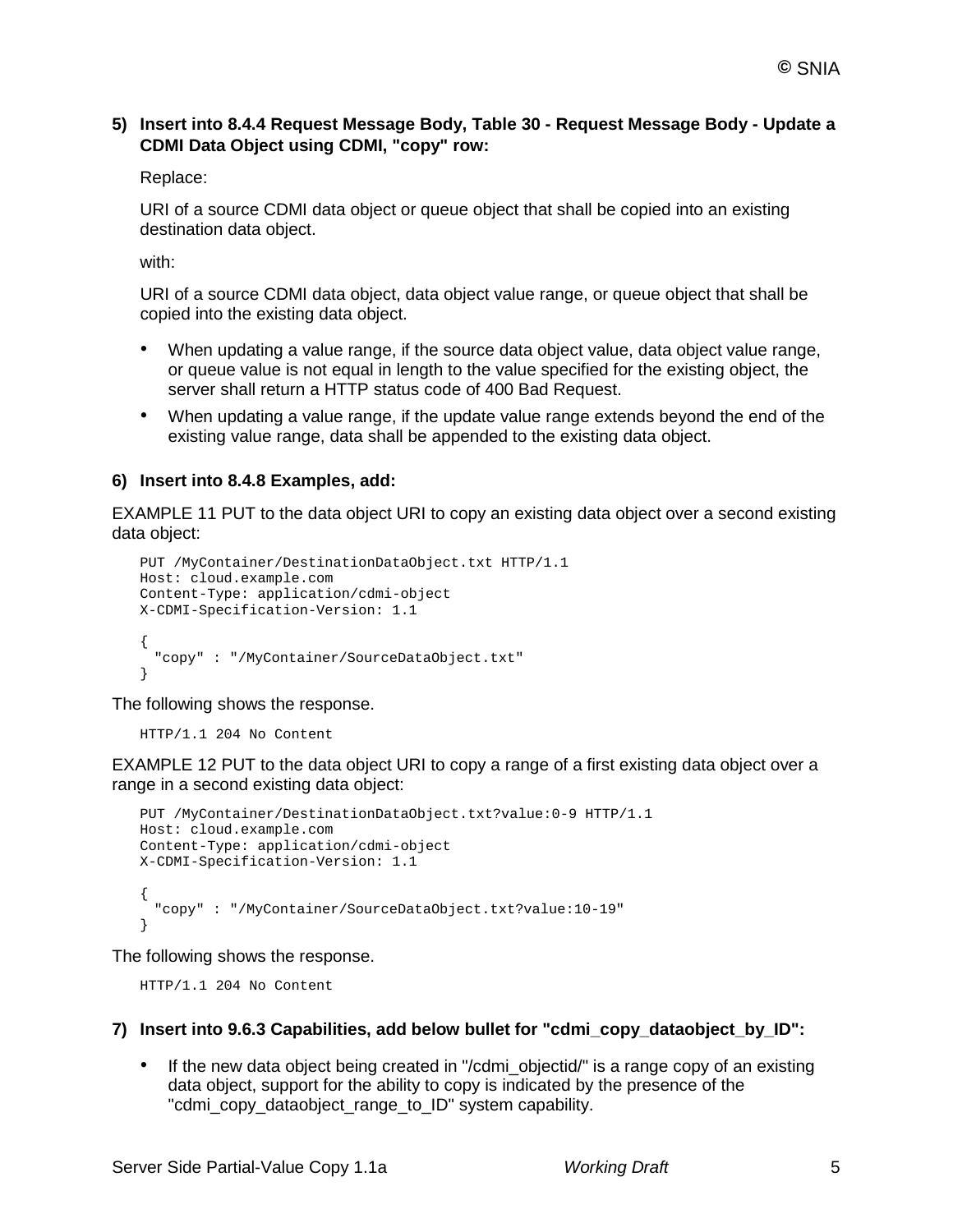#### **8) Insert into 9.6.3 Capabilities, add below bullet for "cdmi\_copy\_dataobject":**

• If the new data object is a copy of a range of the value of an existing data object, support for the ability to copy the range is indicated by the presence of the "cdmi\_copy\_dataobject\_range" capability in the parent container object.

#### **9) Insert into 9.6.5 Request Message Body, Table 52 - Request Message Body - Create a New Data Object using CDMI, "copy" row:**

Replace:

URI of a CDMI data object or queue object that shall be copied into the new data object

with:

URI of a CDMI data object, data object value range, or queue object that shall be copied into the new data object

#### **10) Insert into 9.7.9 Examples, add:**

EXAMPLE 2 POST to the object ID URI to copy an existing data object:

```
POST /MyContainer/ HTTP/1.1 
Host: cloud.example.com 
Accept: application/cdmi-object 
Content-Type: application/cdmi-object 
X-CDMI-Specification-Version: 1.1
{
  "copy" : "/MyContainer/SourceDataObject.txt"
}
```
The following shows the response.

```
HTTP/1.1 201 Created 
Content-Type: application/cdmi-object 
X-CDMI-Specification-Version: 1.1
Location: http://cloud.example.com/MyContainer/00007ED90010AB253635A213DD5EEE6B
{
  "objectType": "application/cdmi-object", 
  "objectID": "00007ED90010AB253635A213DD5EEE6B", 
  "objectName": "00007ED90010AB253635A213DD5EEE6B", 
  "parentURI": "/MyContainer/", 
 "parentID" : "00007E7F00102E230ED82694DAA975D2", 
 "domainURI": "/cdmi_domains/MyDomain/", 
  "capabilitiesURI": "/cdmi_capabilities/dataobject/", 
  "completionStatus": "Complete", 
 "mimetype": "text/plain", 
 "metadata": {
   "cdmi_size": "37"
  }
}
```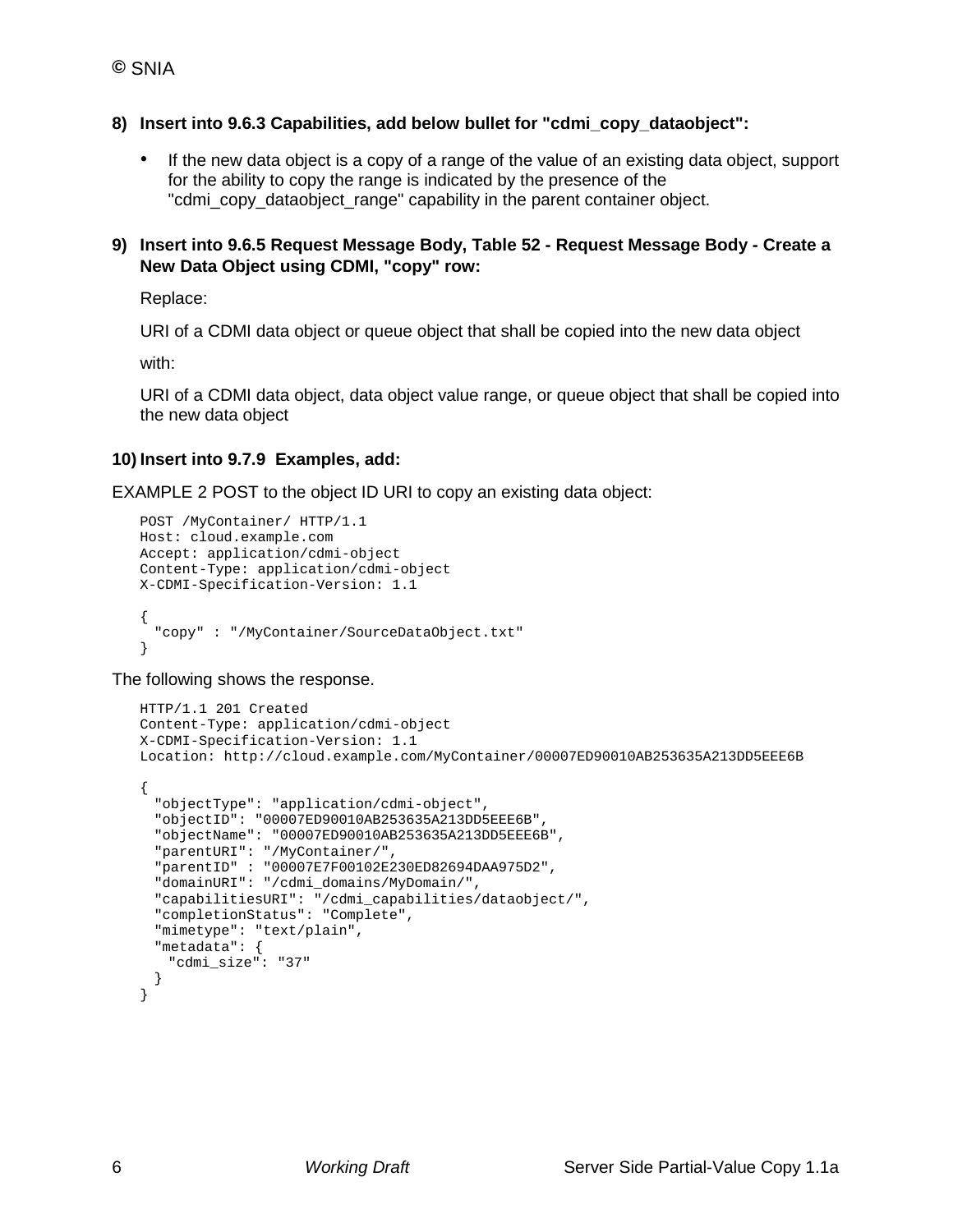#### EXAMPLE 3 POST to the object ID URI to copy a range of an existing data object:

```
POST /MyContainer/ HTTP/1.1 
Host: cloud.example.com 
Accept: application/cdmi-object 
Content-Type: application/cdmi-object 
X-CDMI-Specification-Version: 1.1
\{"copy" : "/MyContainer/SourceDataObject.txt?value:10-19"
}
```
The following shows the response.

```
HTTP/1.1 201 Created 
Content-Type: application/cdmi-object 
X-CDMI-Specification-Version: 1.1
Location: http://cloud.example.com/MyContainer/00007ED90010E92F4313580A56A6739C
{
 "objectType": "application/cdmi-object", 
 "objectID": "00007ED90010E92F4313580A56A6739C", 
 "objectName": "00007ED90010E92F4313580A56A6739C", 
 "parentURI": "/MyContainer/", 
 "parentID" : "00007E7F00102E230ED82694DAA975D2", 
 "domainURI": "/cdmi_domains/MyDomain/", 
 "capabilitiesURI": "/cdmi_capabilities/dataobject/", 
 "completionStatus": "Complete", 
 "mimetype": "text/plain", 
 "metadata": {
   "cdmi_size": "10"
 }
}
```
#### **11) Insert into 11.6.2 Capabilities, add at end:**

• If the enqueued value is a copy of a range of the value of an existing data object, support for the ability to copy the range is indicated by the presence of the "cdmi\_copy\_dataobject\_range" capability in the specified queue object.

#### **12) Insert into 11.6.4 Request Message Body, Table 96 - Request Message Body - Enqueue a New Queue Value using CDMI, "copy" row:**

#### Replace:

If a copy source object URI to a data object is provided, the value, mimetype, and valuetransferencoding field values from the source data object are used to enqueue the new item into the destination queue object.

with:

If a copy source object URI to a data object is provided, the value or value range, mimetype, and valuetransferencoding field values from the data object are used to enqueue the new item into the queue object.